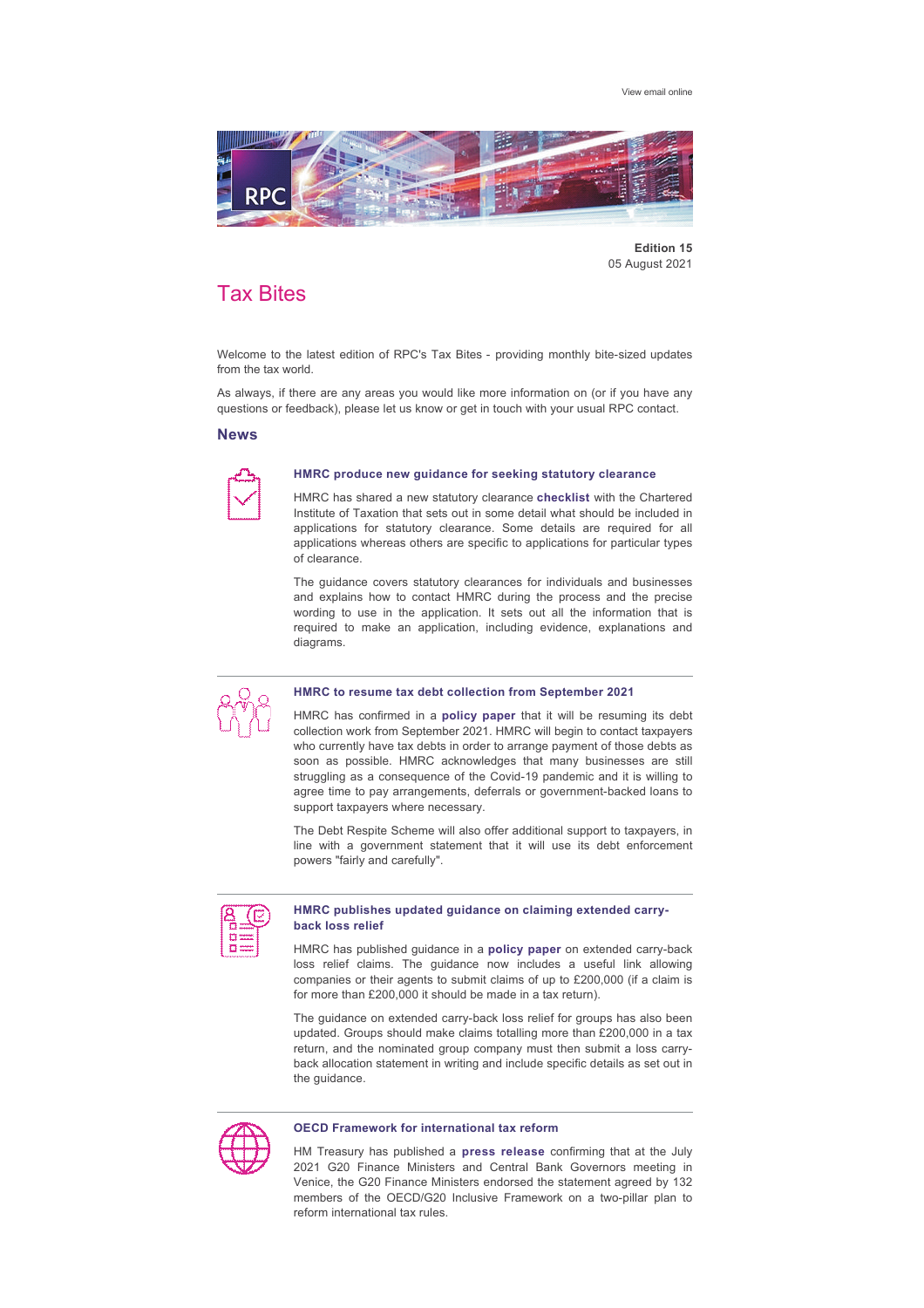The Framework represents a two-pillar scheme designed to ensure that multinational enterprises pay tax in the jurisdiction where they carry out business and earn profit.

The first pillar aims to distribute the right to tax multinationals, including some of the biggest tech companies, more evenly amongst countries where they generate business activities. This will apply even where the company does not have a physical presence in that country.

The second pillar sets a global minimum level corporation tax rate of 15%.

The secretary-general of the OECD, Mathias Cormann, said that this agreement accommodates the various interests of countries around the globe, including developing economies, without eliminating tax competition. Certain jurisdictions, including the UK, will seek exemption from the minimum tax level for certain industries such as financial services.

The OECD hopes to finalise the Framework for the agreement by the autumn, with implementation in 2023.



#### **HMRC publishes new guidance on its compliance approach to large businesses**

HMRC has updated its **[guidance](http://tinyurl.com/rft6rpmz)** on its compliance approach for large businesses. The guidance includes new sections on the compliance risk management framework, business risk reviews and large business consultation forums. The programme is part of HMRC's attempt to build an in-depth knowledge of taxpayers' businesses, so that it can learn more about their approach to risk and internal governance.

## **Case reports**



# **Perring – Burden of proof for establishing that documents are 'reasonably required' in taxpayer information notice appeal is on HMRC**

In Perring v HMRC [2021] UKFTT 110, the First-tier Tribunal (FTT) held that the burden of proof for establishing that documents are 'reasonably required', for the purposes of a taxpayer notice issued under paragraph 1, Schedule 36, Finance Act 2008, lies with HMRC.

This decision is at odds with the recent decision of a differently constituted FTT in *Hargreaves and others v HMRC* [2021] UKFTT 80 (TC) (our blog on the *Hargreaves* decision can be viewed **[here](https://www.rpc.co.uk/perspectives/tax-take/hargreaves-burden-of-proof-on-hmrc-in-taxpayer-information-notice-appeals/)**), where it was decided that HMRC bears the burden of establishing that information requested in a taxpayer information notice is reasonably required, after which the burden of proof then passes to the taxpayer to establish that the information was not reasonably required. The two different approaches adopted by the FTT has created some uncertainty in this important area of the law and it would be helpful if the issue could be determined by a higher court.

You can read our commentary on the decision **[here](https://www.rpc.co.uk/perspectives/tax-take/perring-burden-of-proof-for-establishing-that-documents-are-reasonably-required/)**.



#### **Golamreza – HMRC assessments and the burden of proof**

In *Golamreza Qolaminejite (aka A Cooper) v HMRC* [2021] UKUT 118 (TCC), the Upper Tribunal (**UT**) allowed the taxpayer's appeal in part on the basis that the FTT had erred in law in failing to take all of the taxpayer's case into account in arriving at its decision.

Although the UT highlighted that even if HMRC had not advanced any case at all, the FTT could have reached the conclusion that the taxpayer had not met the necessary burden of proof (the burden of proof being on him), it decided that the FTT had erred in law. In its view, the FTT had not properly balanced the probability of HMRC's case that the deposits were trading income. It had not considered the whole of the taxpayer's case, which included the proposition that the income could not have been trading income because no trading activity had taken place. The UT remitted the matter to the FTT for determination.

The UT has provided some helpful commentary on how the burden of proof, in particular the balance of probabilities, should be applied in practice in tax appeals of this nature.

You can read our commentary on the decision **[here](https://www.rpc.co.uk/perspectives/tax-take/golamreza-hmrc-assessments-and-the-burden-of-proof/)**.